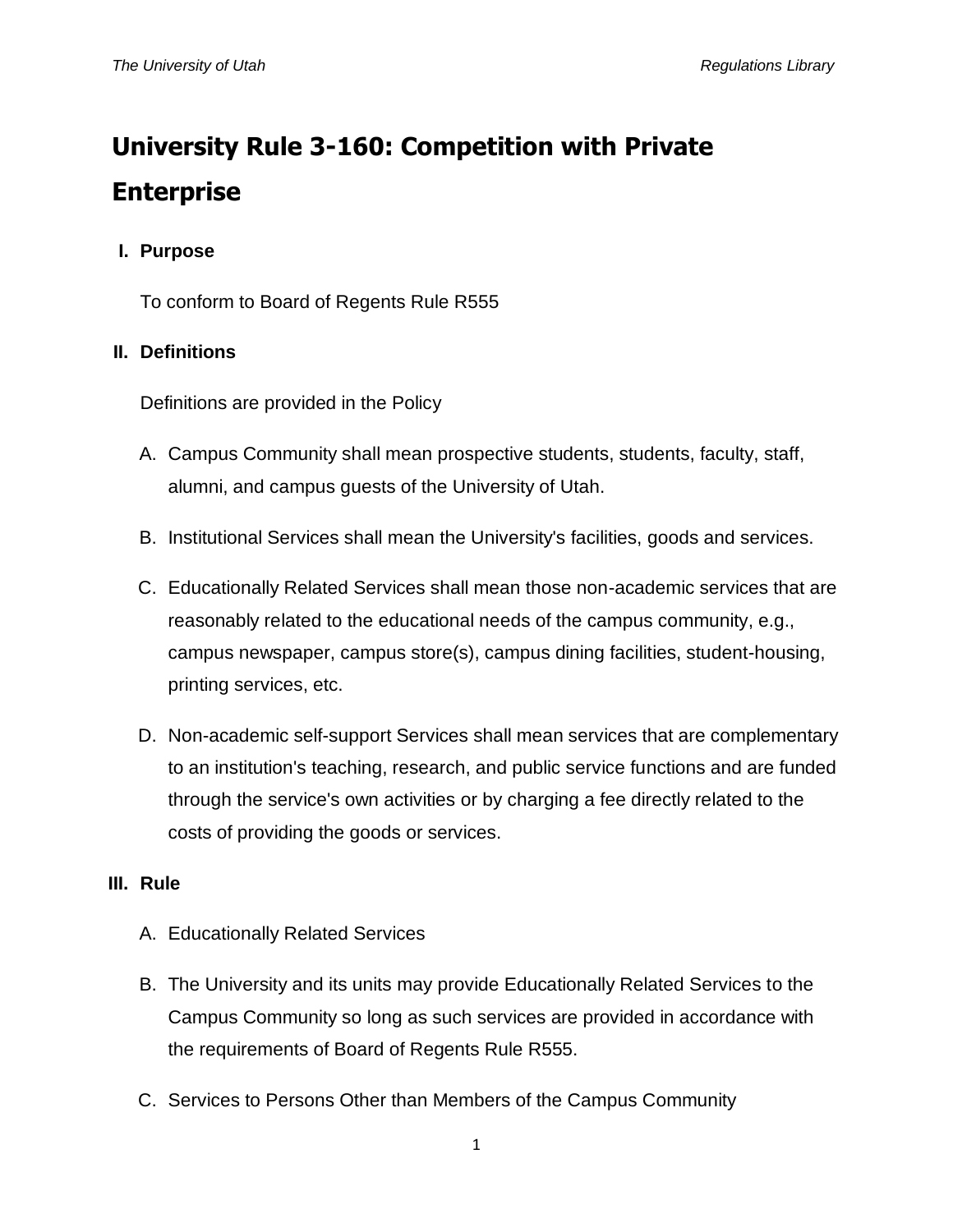- D. The University and its units must comply with the requirements of Board of Regents Rule R555 before providing Institutional Services to any person who is not a member of the Campus Community.
- E. Grievances
- F. Any privately owned business that believes the University is competing with the private business in violation of Board of Regents Rule R555 may file a grievance according to the procedures set for in Procedure P3-008 accompanying this Rule.

### **IV. Rules, Procedures, Guidelines, Forms and other Related Resources**

- A. Rules
- B. Procedure
	- 1. Procedure P3-008 Unfair Competition Grievance Procedure
- C. Guidelines
- D. Forms
- E. Other related resource materials

#### **V. References**

Federal, State, and Local State Laws

[Utah Administrative Rule 765-555.](http://www.rules.utah.gov/publicat/code/r765/r765-555.htm) Policy on College and Universities Providing Facilities, Goods and Services in Competition with Private Enterprise

Regents Policies

[Policy R555](http://higheredutah.org/policies/#section5) Providing Facilities, Goods and Services in Competition with Private Enterprise